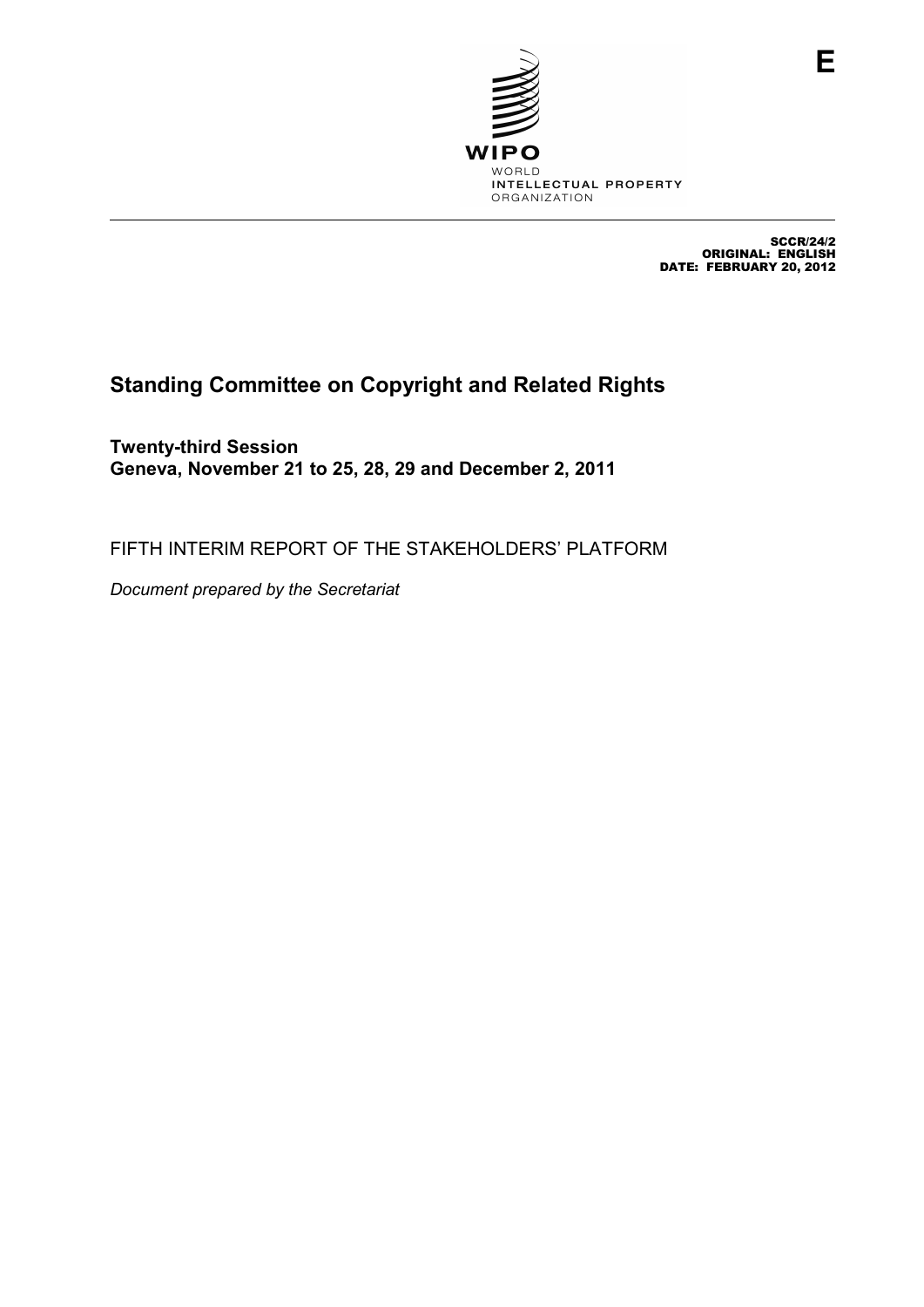1. This fifth Interim Report describes the outcome of the sixth meeting of the Stakeholders' Platform organized in Geneva on February 10, 2012.

2. During the 17th session of the Standing Committee on Copyright and Related Rights (SCCR) held in November 2008, the Committee acknowledged the special needs of visually impaired persons (VIP) and stressed the importance of dealing, without delay and with appropriate deliberation, with those needs of the blind, visually impaired, and other reading disabled persons, including discussions at the national and international level on possible ways and means of facilitating and enhancing access to protected works, against the background of an analysis of limitations and exceptions. This should also include the establishment of a stakeholders' platform at the World Intellectual Property Organization (WIPO), in order to facilitate arrangements to secure access for disabled persons to protected works.

3. Based on the above mandate, the WIPO Secretariat has invited various major stakeholders representing the interests of copyright rightholders and VIPs, including persons with print disabilities, to take part in a Platform with the aim of exploring their concrete needs, concerns, and suggested approaches in order to achieve the goal of facilitating access to works in alternative formats for people with disabilities.

- 4. The meetings of the Stakeholders' Platform have taken place as follows:
- First meeting: in Geneva, on January 19, 2009
- Second meeting: in London, on April 20, 2009
- Third meeting: in Alexandria (Egypt), on November 3, 2009
- Fourth meeting: in Geneva, on May 26, 2010
- Fifth meeting: in New Delhi, on October 23, 2010

5. Interim Reports of the above meetings have been presented during the 18th, 19th, 20th and 21st sessions of the SCCR (documents SCCR/18/4, SCCR/19/10, SCCR/20/6 and SCCR/21/10, respectively) to provide an update of the work carried out by the Platform. The Committee has welcomed these Reports and, during its 21st session held in November 2010, encouraged the Secretariat to continue the work of the Platform and report on its activities during the next session of the SCCR. No Stakeholders' Platform meetings were organized in 2011.

5. The Committee has requested that the WIPO Secretariat ensure, and make available funding to support, the effective participation of stakeholders from developing and least-developed countries. Following the second meeting of the Platform, the Secretariat has also been requested to make its best efforts to organize a meeting of the platform in a developing country.

6. This fifth Interim Report also identifies further steps needed to pursue the mandated objectives. The Secretariat seeks the approval of the Member States to proceed with the actions proposed, and to submit a further report to the next SCCR session.

### SIXTH MEETING OF THE STAKEHOLDERS' PLATFORM

1. The sixth meeting of the Stakeholders' Platform took place in Geneva on February 10, 2012. The list of participants is included in the Annex to this report. The focus of the meeting was to take stock of the implementation of the action points agreed during the previous meeting held in 2010, as well as to discuss the progress of the Trusted Intermediary Global Accessible Resources (TIGAR) and the Enabling Technologies Framework (ETF) projects.

2. Participants highlighted the support provided by WIPO in the development of the above projects and the positive response of the visually impaired persons/persons with print disabilities community and the publishing industry in the countries involved.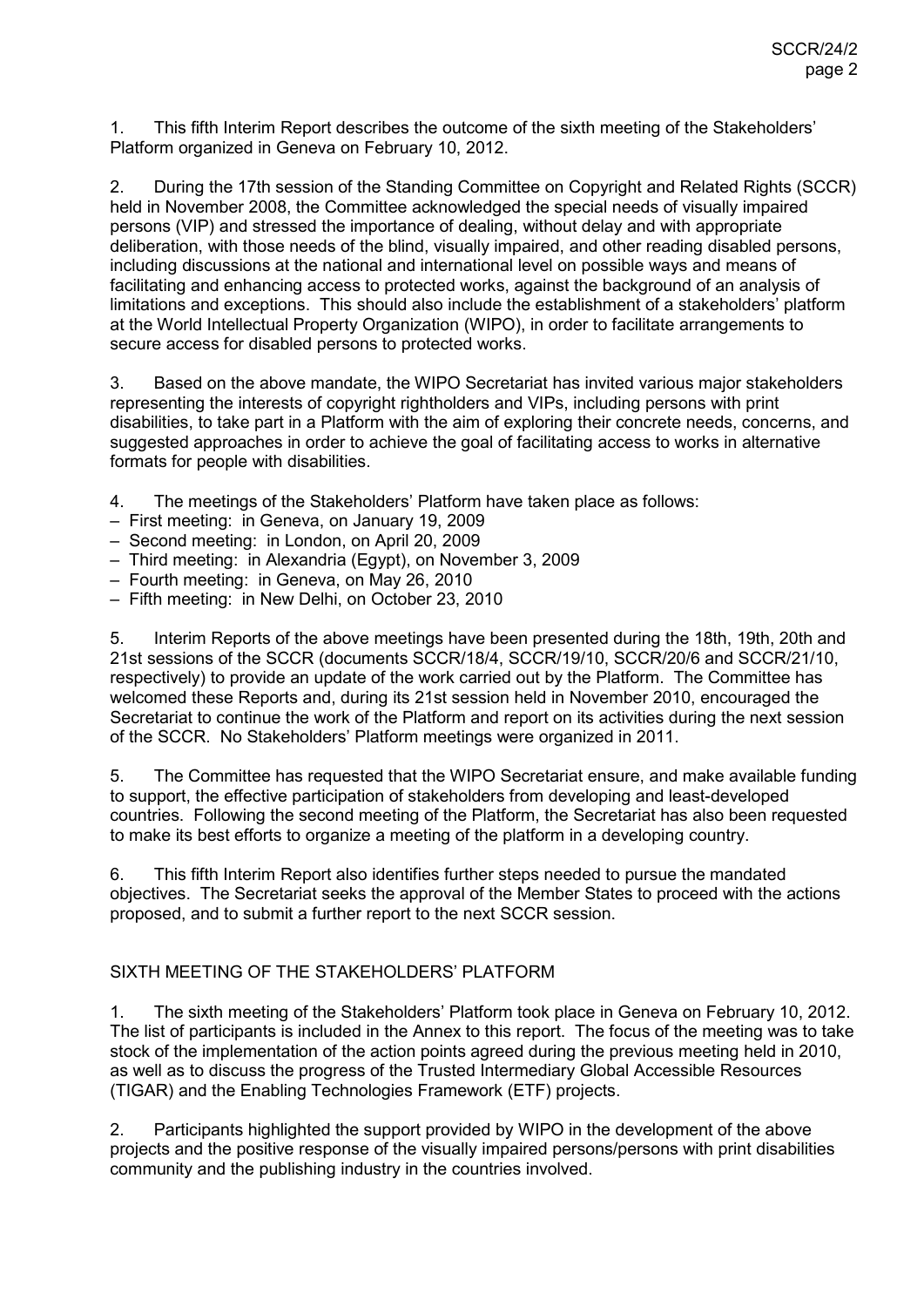3. Participants also expressed their hope that the World Blind Union (WBU) resumed its participation in the Stakeholders' Platform meetings.

## **Trusted Intermediary Global Accessible Resources (TIGAR)**

4. The report of the TIGAR project was presented for the consideration of the Platform. . After intensive consultation with various stakeholders, it had been concluded that the sample TIGAR licensing agreements developed in 2010 were too complex for the first phase of the operation of the TIGAR network. Instead, a simplified Fast Track approach had been implemented in 2011 based on Memorandum of Understanding (MoU) rather than on a licensing agreement. The Fast Track approach was designed to make early progress, build confidence, gain experience and knowledge and generate tangible results alongside preparations for longer term solutions. Nineteen rightholders and eight trusted intermediaries (TIs) had participated in the Fast Track MoU. The first set of books in accessible formats had been transferred successfully using the computing infrastructure provided by WIPO. Additionally, a TIGAR website and a wiki space had been launched facilitating information dissemination of the project. A Technical Requirements Specification Group (RSG) had also been established with members representing various stakeholders to develop the TIGAR computing infrastructure.

5. The dialogue between the TIGAR Chairpersons and the European Trusted Intermediaries Network (ETIN) had been initiated with the aim of identifying points of complementarity of both initiatives.

6. A total amount of 384,000 euros had been raised for the project, from which 284,000 euros corresponded to in-kind contributions from the DAISY Consortium, the International Publishers Association (IPA) and WIPO. A total of 50,000 euros had been received in cash and most of this amount had been spent on the various project activities. About 1,000 euros in cash remained in the TIGAR account by the end of 2011.

7. The TIGAR activities to be developed in 2012 would include, among others:

i) the scale up of the exchange of accessible books by TIs;

ii) the consolidation of the TIGAR computing infrastructure based on detailed functional requirement specifications developed by the TIGAR RSG, including:

a) a shared metadata standard to describe accessible books available in TIGAR,

b) an Identity Management System to support the user account creation and management, user authentication, and access control,

c) a centralized transitory file repository to contain files in accessible formats uploaded by TIs or publishers for exchange purposes,

d) a multilingual web-based accessible user interface; and

e) a search and discovery facility facilitating the exchange of books among participating TIs;

iii) the establishment of a long-term effective licensing model by removing the need for specific title clearance.; and

iv) the extension of the project to business-to-consumer deliveries and sustainable business models.

8. Participants also highlighted the political and financial challenges for 2012. The suspension of the participation of WBU and some of its national members continued to prevent the project from achieving its full potential. Participants also requested that special consideration was given to the substantial costs involved for charities in exporting files. There was a need to develop a solid financial support mechanism.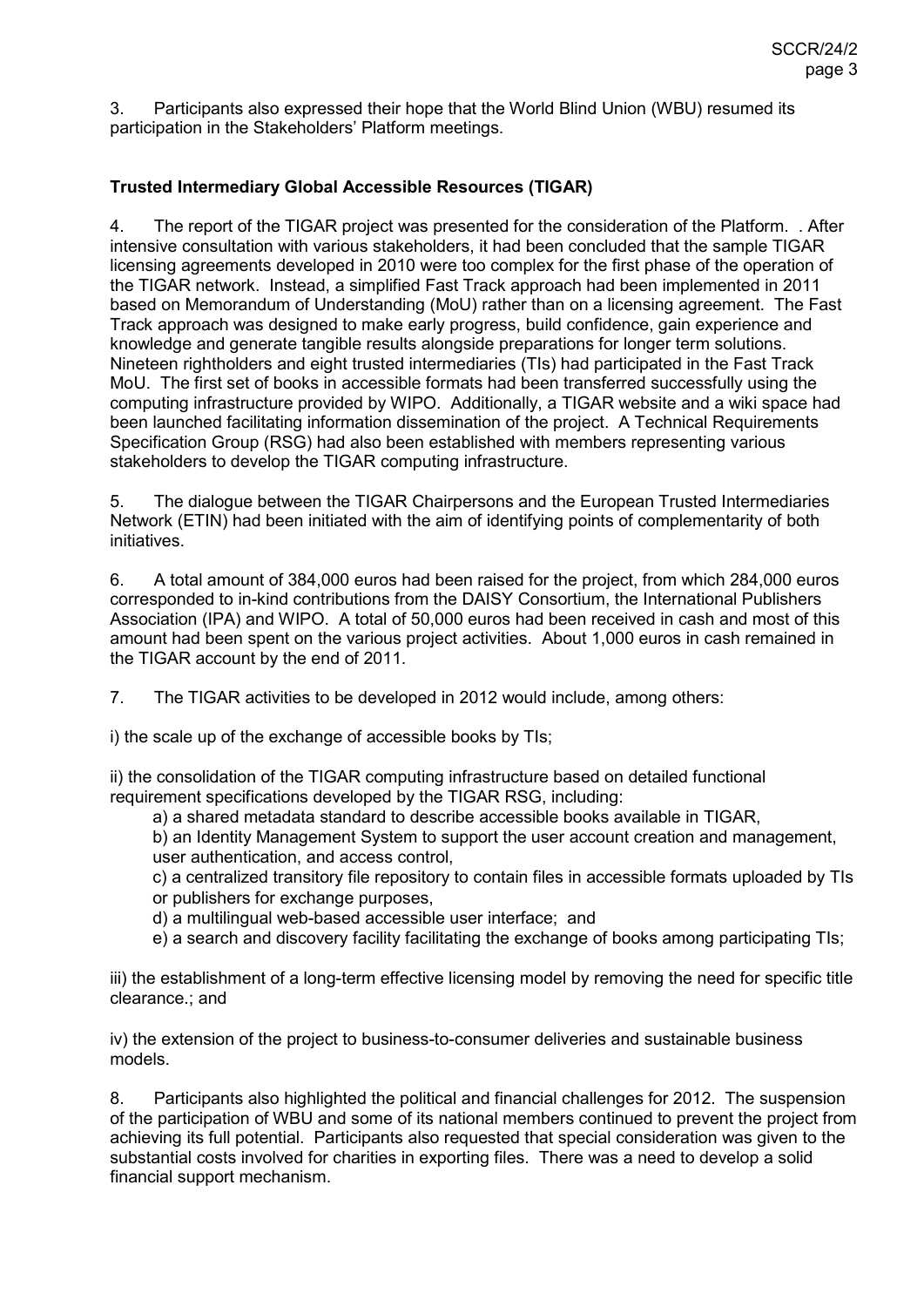## **Technology**

9. The report of the Technology subgroup focused on the Enabling Technologies Framework (ETF) project run by the DAISY Consortium and EDItEUR, under the supervision of WIPO. In 2011, the International Digital Publishing Forum (IDPF), a standard body responsible for the Electronic Publishing (EPUB) specification, had approved a single worldwide standard, the EPUB 3, which incorporated the accessibility requirements pioneered by the DAISY Consortium. That new standard had the potential to become the worldwide distribution standard used by the publishing industry and the community of persons with print disabilities due to its versatile nature. With the arrival of the EPUB3 standard, the ETF project could start providing web-hosted services through cloud computing systems. Other distribution formats, such as the EPUB 3 and Braille for end-user reading, were expected to be produced following the submission made to the National Information Standards Organization in the United States of America (NISO) regarding the "Authoring and Interchange Framework for Adaptive XML Publishing" specification, focused on the XML production process within an organization or company. It was stressed that the main gap for establishing global standards was the lax enforcement among different users. In 2011, the ONIX International Steering Committee had approved a proposal presented by EDItEUR of a new methodology to describe the degree of accessibility of e-publications in the standard ONIX metadata format.

10. The DAISY Consortium was supporting open source software developments for interactive authoring and automated conversion, such as OBI, TOBI and the Pipeline 2, and had completed the design of the DAISY training and technical support area. It was stressed the need to have joint working efforts with the technology industry in order to help spread and disseminate formats for the community of persons with print disabilities.

11. In 2011, EDItEUR had presented the "Accessible Publishing, Best Practice Guidelines for Publishers" at the London International Book Fair (LIBF). EDItEUR and JISC TechDis were jointly working on the development of online training courses for publishers to address the technical aspects of publishing workflows to be completed for the LIBF in 2012. However, it was underlined that the guidelines and learning materials should be translated into various languages in order to spread their knowledge. The buildup of easy to understand guidelines specially focused on developing countries was also stressed. The DAISY Consortium had integrated information on standards developments into all its communication vehicles, including conferences, publications in the monthly newsletter DAISY Planet, and social media feeds. Other working parties and industry bodies, namely the Higher Education Accessible Technology Working Group, the National Information Standards Organization (NISO) E-Book working parties on Accessibility and Metadata, the Department of Culture, Media and Sport (DCMS) of the British Government, the Italian Accessible Books (LIA) project of the Italian Ministry of Culture, and the Accessibility Labeling System for E-Books DAP (Document Accessibility Profile), had been collaborating with the ETF as part of the project deliverables.

## **Capacity Building**

12. In order to promote capacity building among developing countries, it was proposed to start pair programs between TIs and rightholders that had already the necessary infrastructure to take part in the TIGAR project, and TIs and rightholders in developing or least-developed countries that could beneficiate from this project. This was in line with the United Nations Millennium Development goals and would help to generate an adequate organizational infrastructure, technological capacity and appropriate government support. In this connection, it was suggested to expand TIGAR to TIs and rightholders in one country in Asia, one in Africa and one in the Caribbean. A project plan for their participation would be desirable.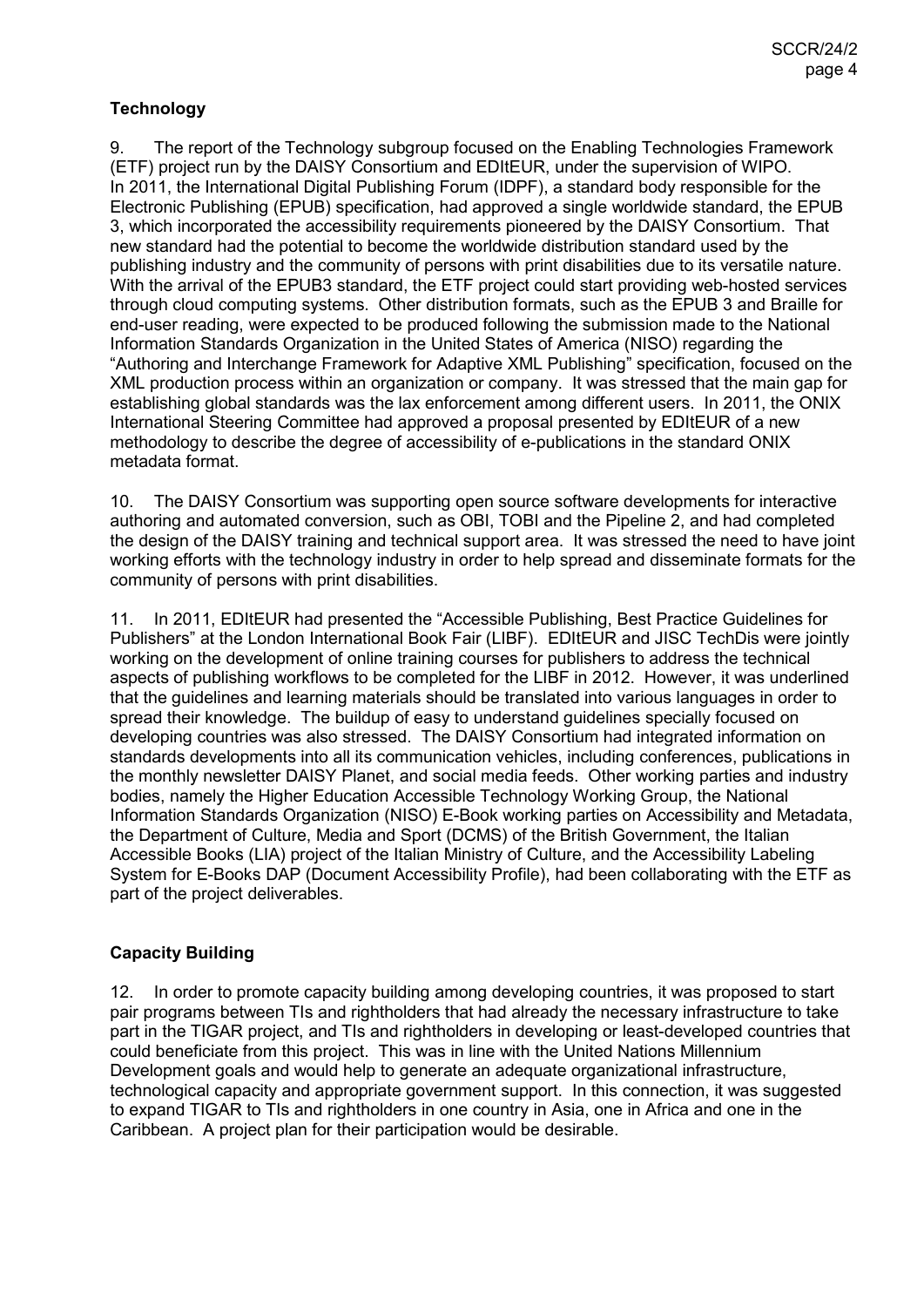## **Future action points**

13. As future action points, stakeholders agreed:

a) to request to the TIGAR Steering Committee to:

- prepare a road map for 2012;
- encourage exchange of books including TIs from developing countries;
- facilitate three TIs with capability building assistance from the Asian, African and Caribbean regions respectively to join the TIGAR project timely:
- prepare on the technical steps to develop a sustainable business models;
- prepare a report on the funding requirements and an indication of potential Government donors;
- devise a road map related to the involvement of other stakeholders and TIs, as well as the corresponding participation architecture for developing and developed countries; and
- prepare a list of current differences and similarities between the TIGAR project and ETIN project.

b) to approach Member States that are depositaries of the largest collection of books required by the community of visually impaired persons/persons with print disabilities and request their support and contribution of contents for TIGAR.

c) to call on the DAISY Consortium to serve as a discussion forum on standards and technical requirements, developed for the community of persons with print disabilities.

d) to consider the 29th IPA Congress to be held in Cape Town, South Africa, from June 12 to 14, 2012, as an appropriate forum for publishers, technology industry, community of persons with disabilities and WIPO Member States, to advance efforts regarding the development of the above Platform's projects.

e) to set up a Steering Group to govern the future work of the ETF project.

14. The next meeting of the Stakeholders' Platform will take place between September and October 2012.

[Annex follows]